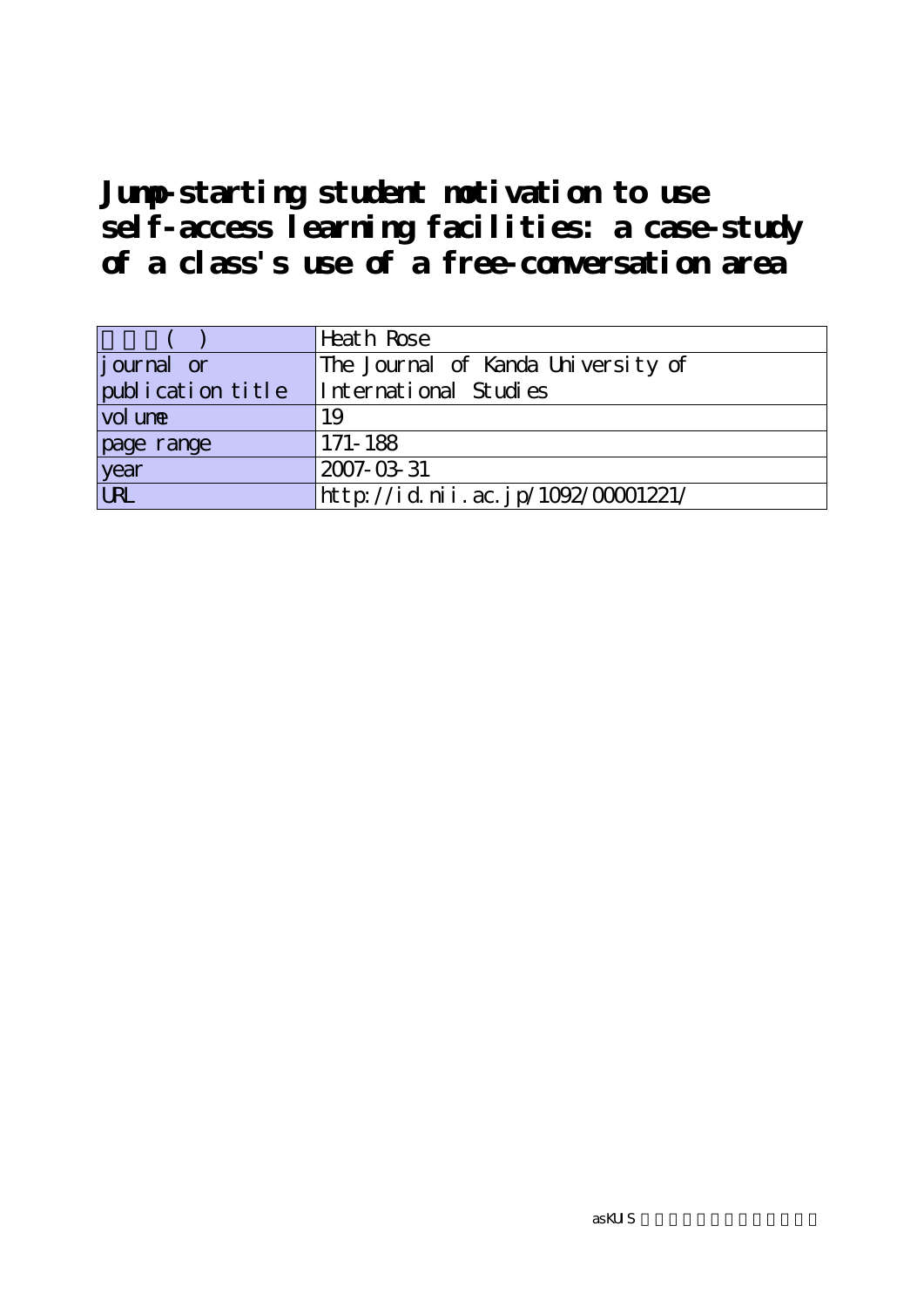Heath Rose

### **Abstract**

This study investigates the effectiveness of various activities to encourage students to use a self-access English conversation area at a Japanese language university through action research. At this university, motivating freshman students to use this facility had been a problem reported by the university's teachers, despite seemingly high intrinsic motivation in the student body. A class of students were interviewed three times within a six-month period concerning their use of the conversation area. Throughout this period two activities were introduced into the 1st year basic English proficiency course program to encourage students to use the conversation area. The attitudes of students were compared over the course of six months to see if their use of the conversation area had been affected by these activities. It was found an extrinsically motivated speaking diary assignment was most useful in encouraging student use of the conversation area, although some students expressed anxiety over this activity.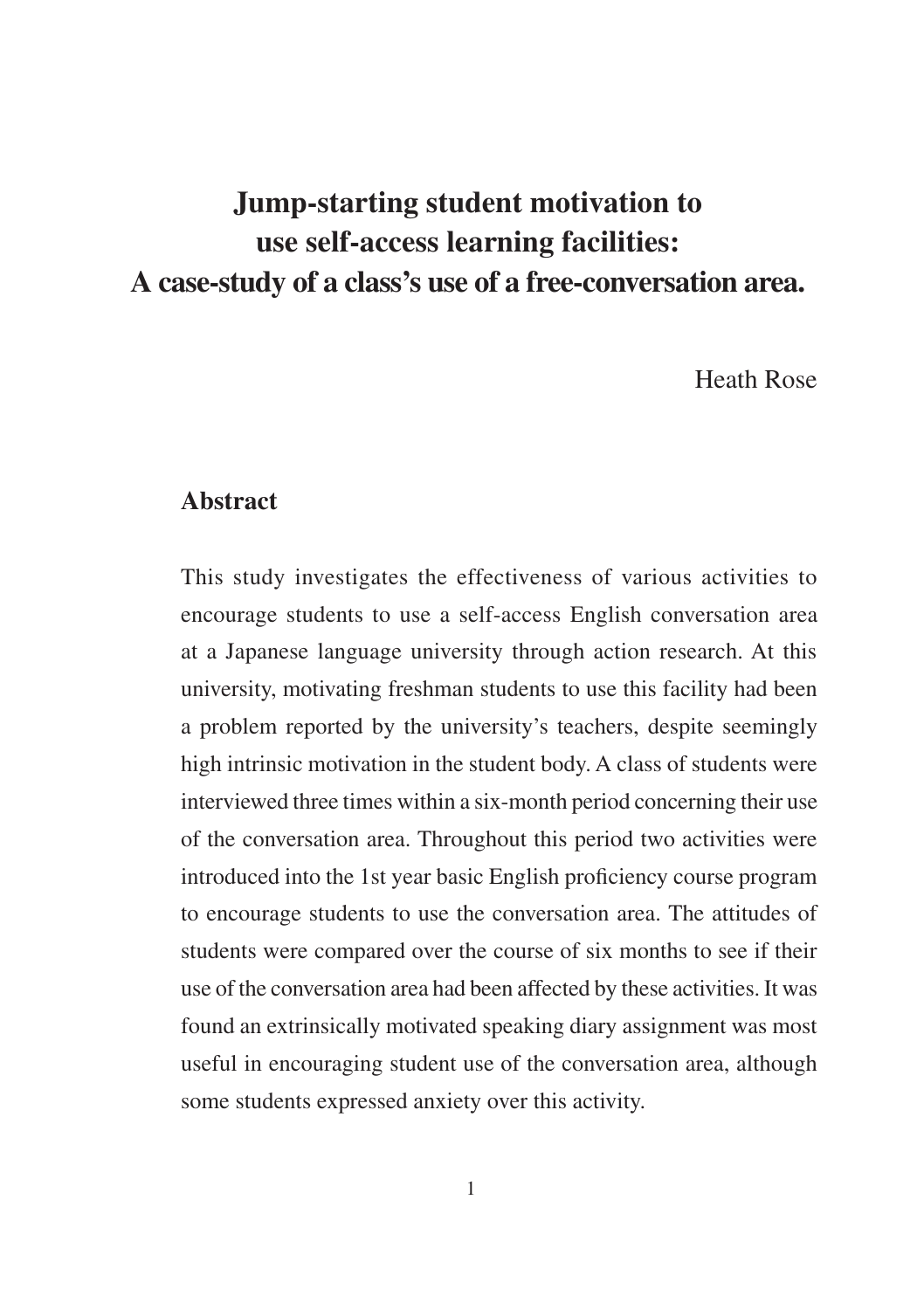### **Introduction and background to the study**

In the field of Second Language Learning a number of factors have been attributed to affecting students' language acquisition. One of these factors, motivation, has been explored in great detail over the past few decades, since seminal research in the field by Garner was carried out in the 1960s. Motivation can be categorised into a number of types, such as intrinsic (self) and extrinsic (external rewards) motivation, with intrinsic motivation believed to be the more effective of the two in terms of language learning.

To encourage intrinsic motivation in students and to provide them with an outlet to harness this motivation, there has been an increased emphasis on self-access learning and learner autonomy in the realm of TEFL, resulting in the emergence of self-access centres (SAC) in many English language educational institutions. Malcolm observes: "Establishing facilities to promote self-directed learning has become a priority at more and more institutions" (2004: 346) as a way to involve students more in there own learning. Despite this development of SAC in recent years, however, Morrison (2005), argues there has been little research into the evaluation of student use of these centres. This study, therefore, addresses this lack of research in its evaluation of student motivation to use a self-access conversation area in an award-winning SAC at a Japanese university. Sprat et al argue that "motivation is a key factor that influences the extent to which learners are ready to learn autonomously" (2002: 245), thus ways to jump-start student motivation to use this facility will prove beneficial to other SAC in university settings.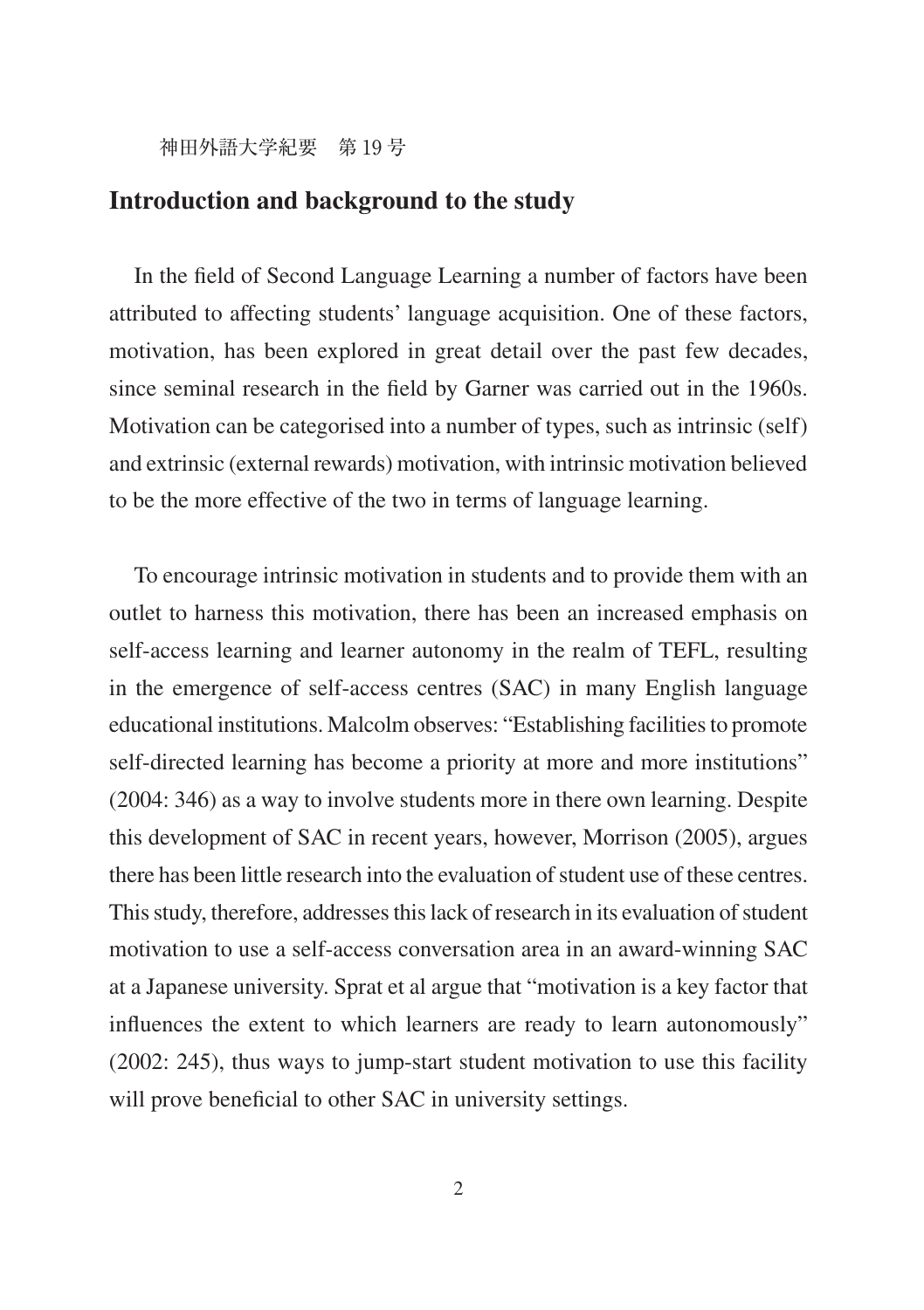# **Participants and setting**

The university in which the current study was conducted has placed a great deal of emphasis on the development of its students as autonomous learners, culminating in the creation of an award-winning SAC in 2003 (see Cooker and Torpey 2004 for discussion). According to Cooker and Torpey (2004), motivating students to use the SAC and become autonomous learners is a key concern of the English curriculum at the university, especially in the freshman year.

In their article, Cooker and Torpey  $(2004)$  examines the 1<sup>st</sup> Year Basic Proficiency course at the university to illustrate the importance the university places "on fostering the capacity of our learners to become autonomous and on conveying to them the opportunities for self-directed learning" (16). The curriculum, therefore, incorporates a number of awareness raising activities, which encourage student use of the SAC. The current study examines one area of the SAC, which is unique to the university: a free conversation area, where students can drop in and speak to friends and teachers on duty in an Englishonly environment. Some activities within the  $1<sup>st</sup>$  year English curriculum used to encourage students to use the area include: (1) independent-study diary; (2) teacher interview homework tasks; and (3) homework discussion tasks. This research aimed to evaluate the effectiveness of these activities in motivating students to use the conversation area.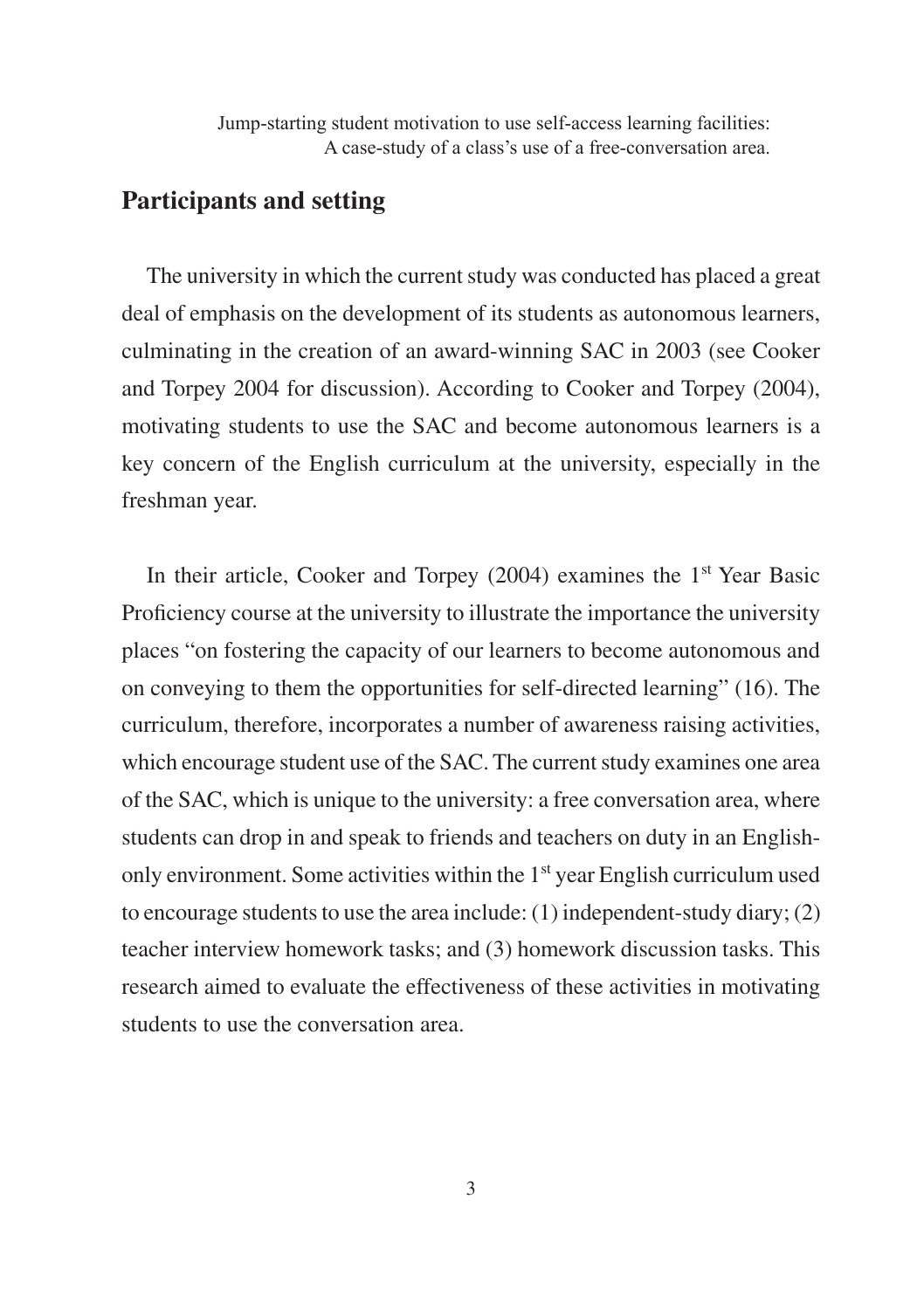# **Research methodology**

The research was carried out as an action-based research project. According to Nunan (1994), action research is a form of research that is becoming increasingly significant in language eduction. He states that in the area of language education it involves research that is carried out by practitioners, or classroom teachers, rather than outside investigators (Nunan 1994). According to Kemmis and Taggart:

A distinctive feature of action research is that those affected by planned changes have the primary responsibility for deciding on the course of critically informed action which seem likely to lead to improvement, and for evaluating the results of strategies tried out in practice. Action research is a group activity. (1988: 6)

Action research was deemed the most appropriate methodological framework to use because it allows the researcher to trial a number of activities within his or her own classroom to try to affect change. In addition, another benefit of conducting the project as action research was that the "practitioner as researcher" role takes advantage of knowledge of class dynamics and student personality that may go unnoticed by an outside researcher. Such knowledge is vital when dealing with a study involving issues of student motivation, anxiety and learning objectives. The study, therefore, was conducted as actionbased research to take advantage of the researcher's knowledge of his own class, rather than it become a liability as viewed under other methodological frameworks.

Within the framework of action research, the following research questions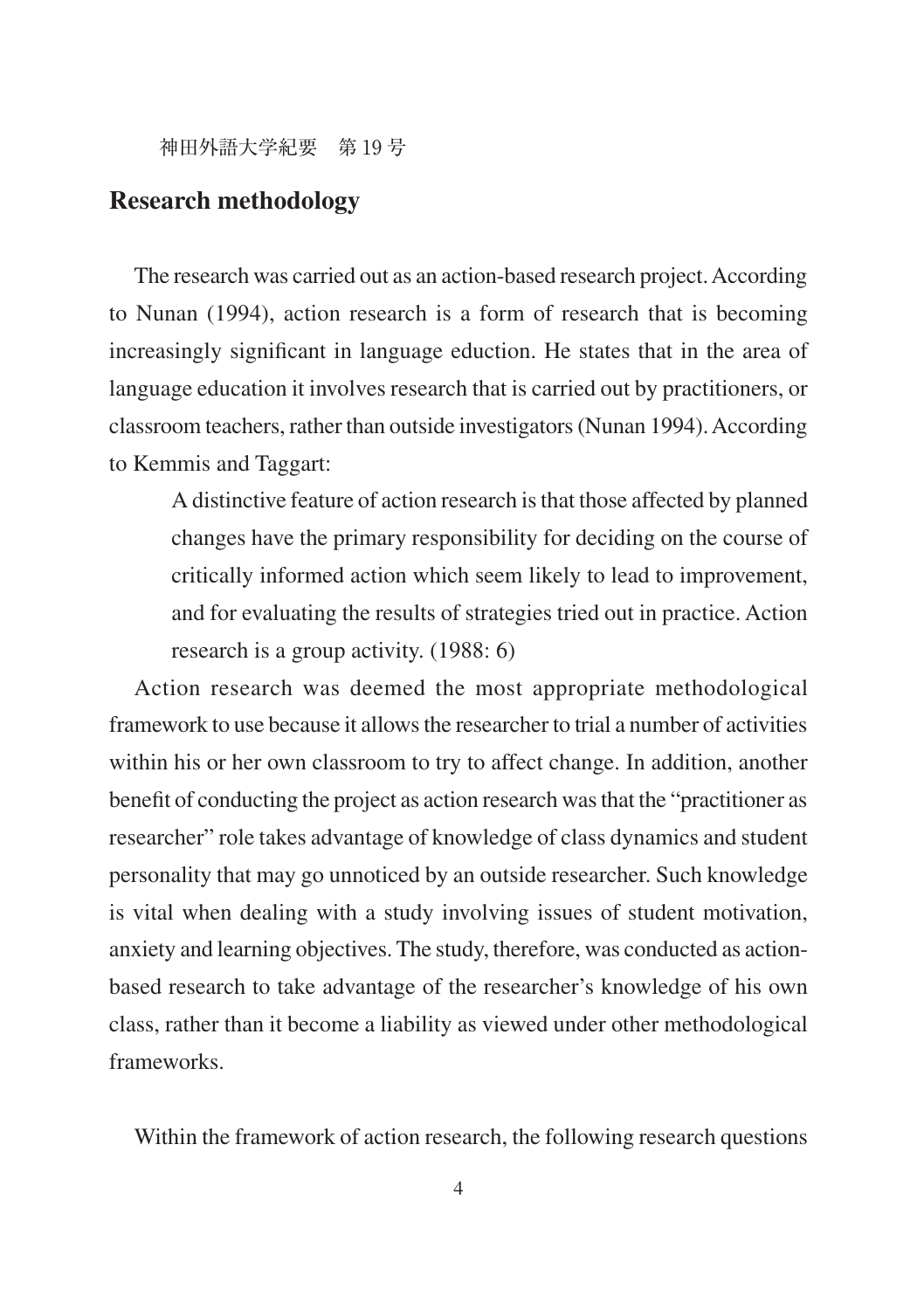were addressed:

- 1. What effect do certain activities in the 1st year basic English proficiency course program have on student use of the conversation area?
- 2. How do students respond to these activities?
- 3. Do these activities promote further use of the conversation area?

Action research is circular research that always comes back to the research questions in cycles, each time attempting to answer the questions in more detail. The research procedure, therefore, reflected this style and was carried out as follows:

- 1. Students were introduced to the free conversation are and were explained the benefits of its use.
- 2. Students completed a study plan of three self-assigned items of independent study and were encouraged to include one visit to the conversation area as part of this plan. They also completed a teacher interview homework activity conducted in the conversation area.
- 3. The students were interviewed on their use of the conversation area during the sixth week of the first semester.
- 4. Students were encouraged to use the conversation area throughout the first semester through activities designed to create intrinsic motivation within the student body.
- 5. The students were interviewed on their use of the conversation area at the end of the first semester.
- 6. The students were assigned a speaking diary, which required them to go the conversation area to earn credit for The 1st year basic English proficiency course.
- 7. Students were interviewed five weeks into the semester to check on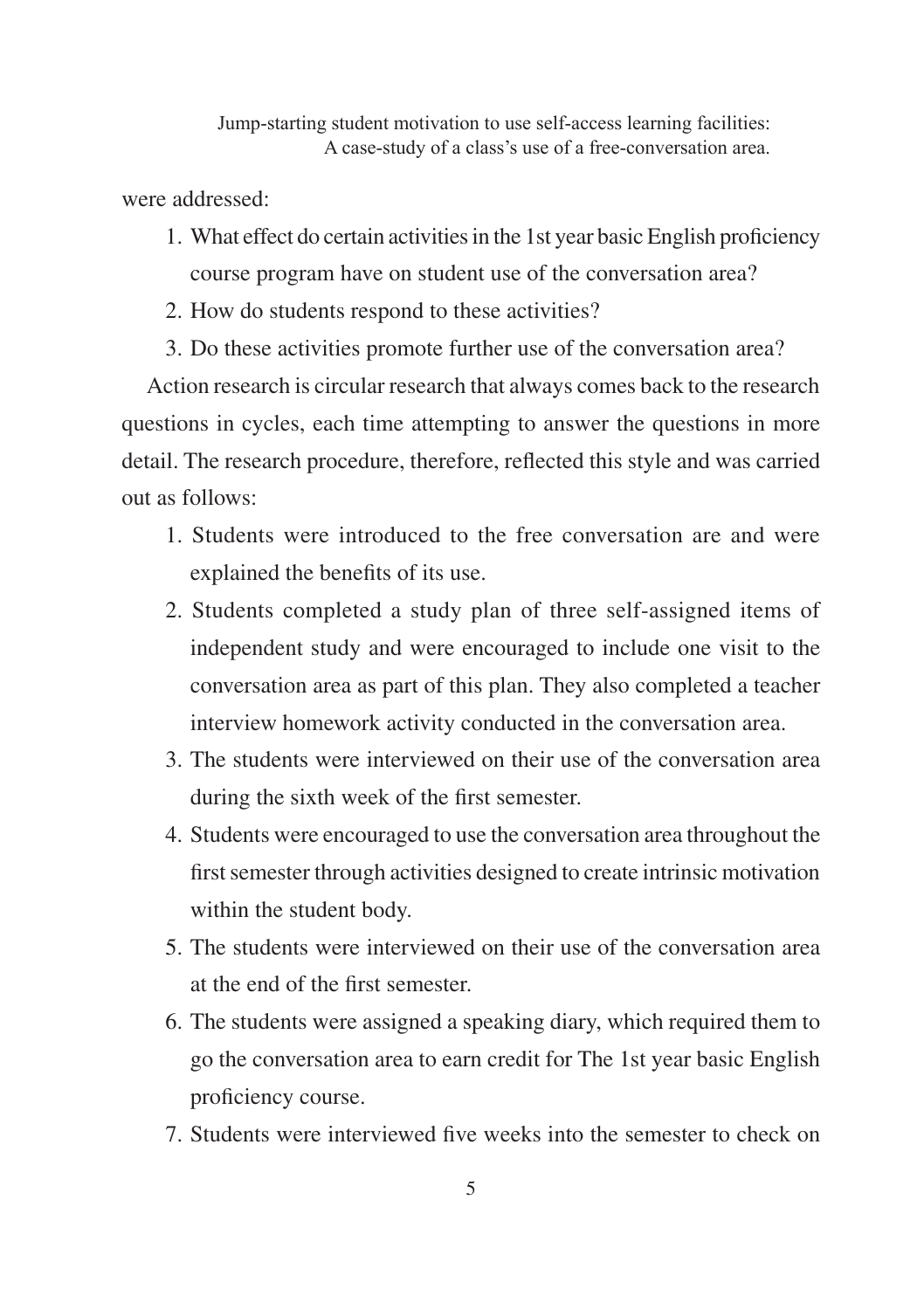their participation and attitudes towards the activity.

8. Students were interviewed at the end of the year on their attitudes towards the activity and their use of the conversation area.

Interviews were the primary instrument of data collection. Thus, the data collected was qualitative, which provides a more in-depth look at the issue than quantitative questionnaires would. As the project involves factors of student motivation, attitudes, anxiety and so forth, qualitative data analysis of a smaller group provides a richer set of data than would a questionnaire of a larger student population. The research procedure therefore was carefully selected according to the methodological framework of action research and the type of data yielded by the project.

### **Discussion of results**

The first activities were very negatively motivated, requiring the students to go as part of their 1st year basic English proficiency course studies. These activities are termed negatively motivated activities because it was found that students were motivated more because they feared the repercussions of not participating (going to class having not done their homework) than the incentive of completing the task (practicing their English). Ellis (1994) states that negatively motivated language learning tasks cause many negative effects on the learner, such as despising the task, not seeing the worth of a task and high levels of anxiety. Accordingly, comments from the first interviews reflected the literature.

The students were required in the two orientation activities to complete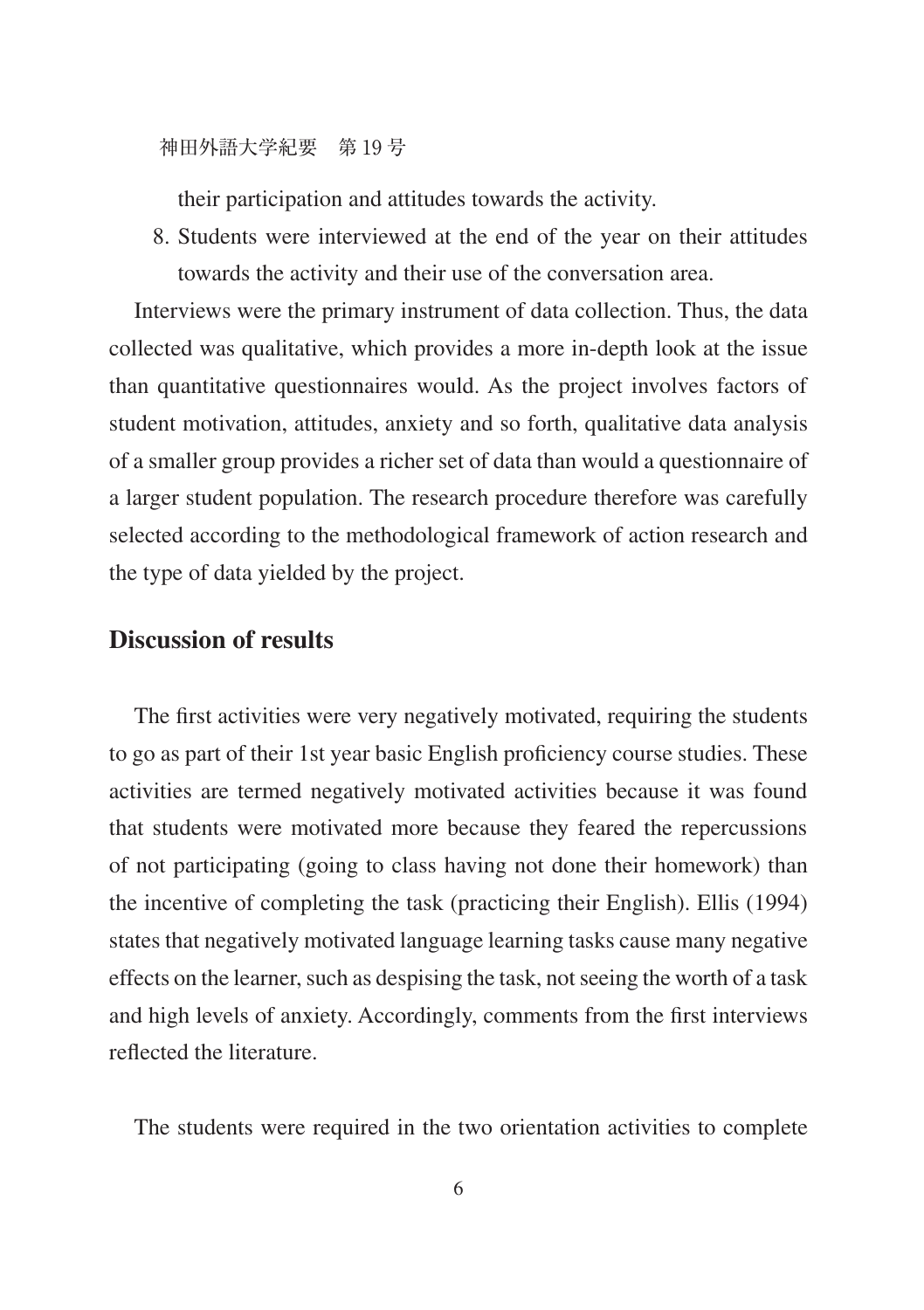their tasks in the self-access learning centre and the free conversation area. They were required to go to the conversation area once for the homework teacher interview and were encouraged to go at least once more as part of their independent study task. Despite this, 11 out of the 27 freshman students did not go to the area at all in their first 6 weeks at The university (see Table  $1.$  below).



**Student Use of Conversation Area, May 2004** 

In addition, eight students went only once, six of which for their independent study task and the other two for the interview. Six students went to the area as the minimum number of visits required to complete the two tasks. In total, only two out of the 27 freshman students went to the area more than the required amount with one student visiting five times and the other four. Interestingly, in their interviews eleven of the students suggested a strong desire to use the free conversation area on a regular basis, but elected a range of reasons to explain their inability to take advantage of this resource (see Table 2, below).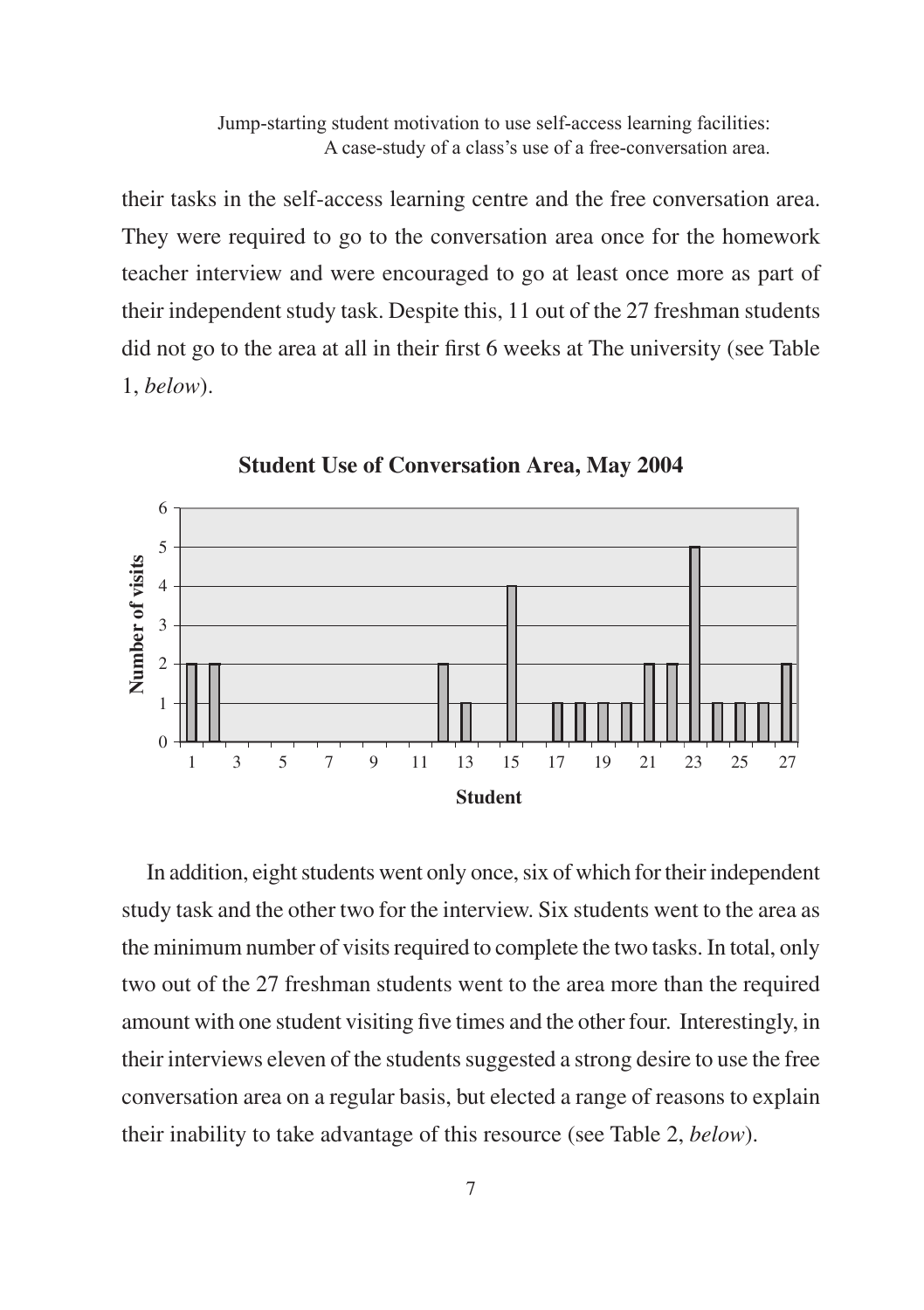

#### **Reasons given for not using the Conversation Area**

In the interviews twelve comments were made regarding a lack of confidence in the student's own ability to use the free conversation area. In addition to this, seven comments were recorded which expressed difficulty in joining conversations that had already started among the various groups of students in the area. There were seven comments expressing a high degree on nervousness, three of which attributed their nervousness to a shy personality. Three students expressed negative experiences about going to the area alone and one student complained that it was always too full. In addition to this, two students attributed their non-use of the conversation area to a lack of time. Thus, overall the students understood the benefits of using the free conversation area and expressed a desire to use it in the future, but expressed very negative experiences and high anxiety over its use due do a lack of confidence in English ability and anxiety.

According to many researchers, intrinsically motivated students progress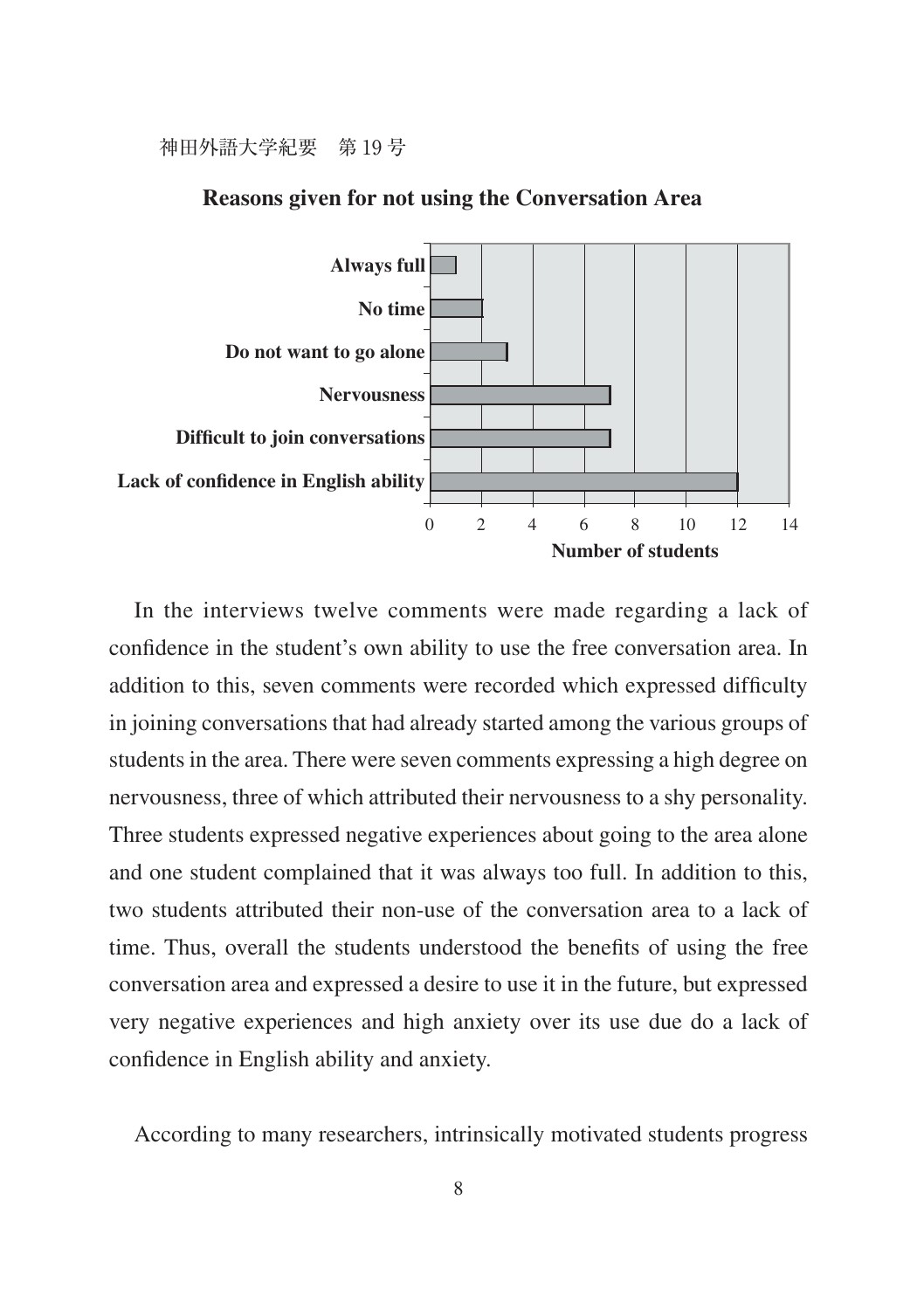more with their language learning than students motivated by other factors (see for example Ellis 1994, Deci and Ryan 1985). Intrinsic motivation can be defined as motivation to learn arising from within the student due to interest in the materials, curiosity or as part of integrative motivation (the desire to learn in order to become part of another language culture). According to Deci and Ryan (1985), intrinsic motivation leads to more effective learning, and is promoted in circumstances in which the focus of control is clearly with the learner. Ellis (1994: 516) also states "one way intrinsic interest in L2 learning might be achieved is by providing opportunities for communication". He also adds that, in order for intrinsic motivation to develop, tasks must not only be centered on the students seeing the benefit and worth of a task, but also the challenge of completing it. According to the literature, therefore, the selfaccess learning centre and the associated conversation area appeared to be primary breeding grounds for intrinsically motivated students. The opportunity for real communication was provided by this facility and the students had already expressed a strong desire to use it in the first interview and seemed to recognize its benefits. Therefore, during the remainder of the semester, the students were continually encouraged to take it upon themselves to use the conversation area as a means to advance their English. This was done through the continual positive reinforcement of its benefits through the semester. The class also took part in a number of awareness raising activities of the benefits of using each section of the conversation area (practice area/writing centre/ free conversation area). They brainstormed and discussed the benefits and advantages of using each of these sections. The students responded to such awareness raising activities very positively and seemed motivated to learn and practice their English using this facility in the future.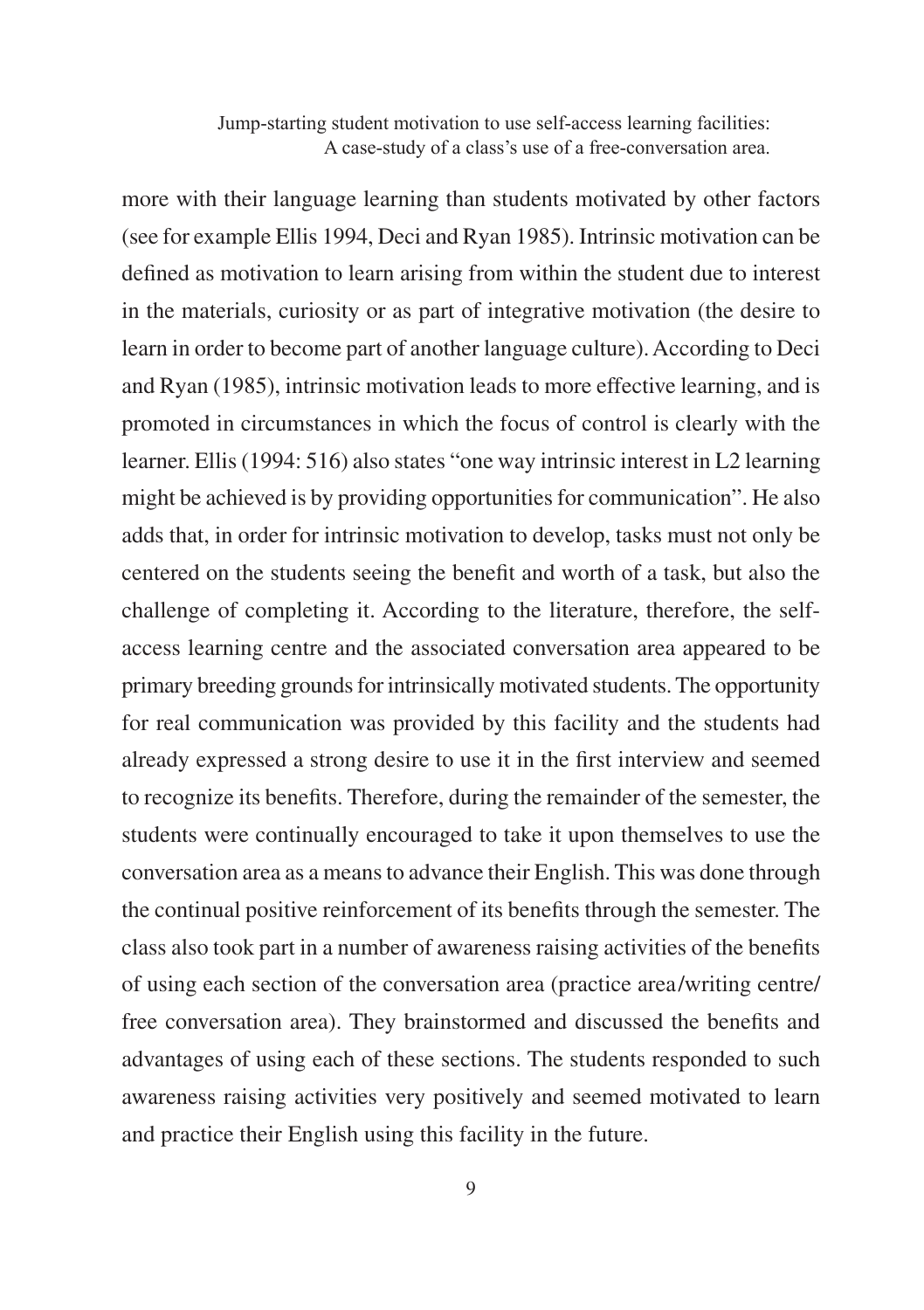神田外語大学紀要 第19号

A second interview took place at the end of the second semester to evaluate the use of the conversation area in the second half of first semester due to these awareness-raising activities. Use of the facility is depicted in table 3 (below).



**Student use of the Conversation Area, July 2004** 

During the remaining seven weeks of the first semester, 16 students went to the conversation area at least once—eight of which went between two and three times. Two students visited the facility more than twenty times. The remaining eleven students did not go at all. The result was surprising considering at the first interview the majority of the students were encouraged to go to the conversation area more frequently as part of their self-directed independent study program. The results of the second interview were in contradiction with the literature on motivation, which indicated students who are highly interested in language learning and have the opportunity of conversation take advantage of such opportunities due to intrinsic motivation.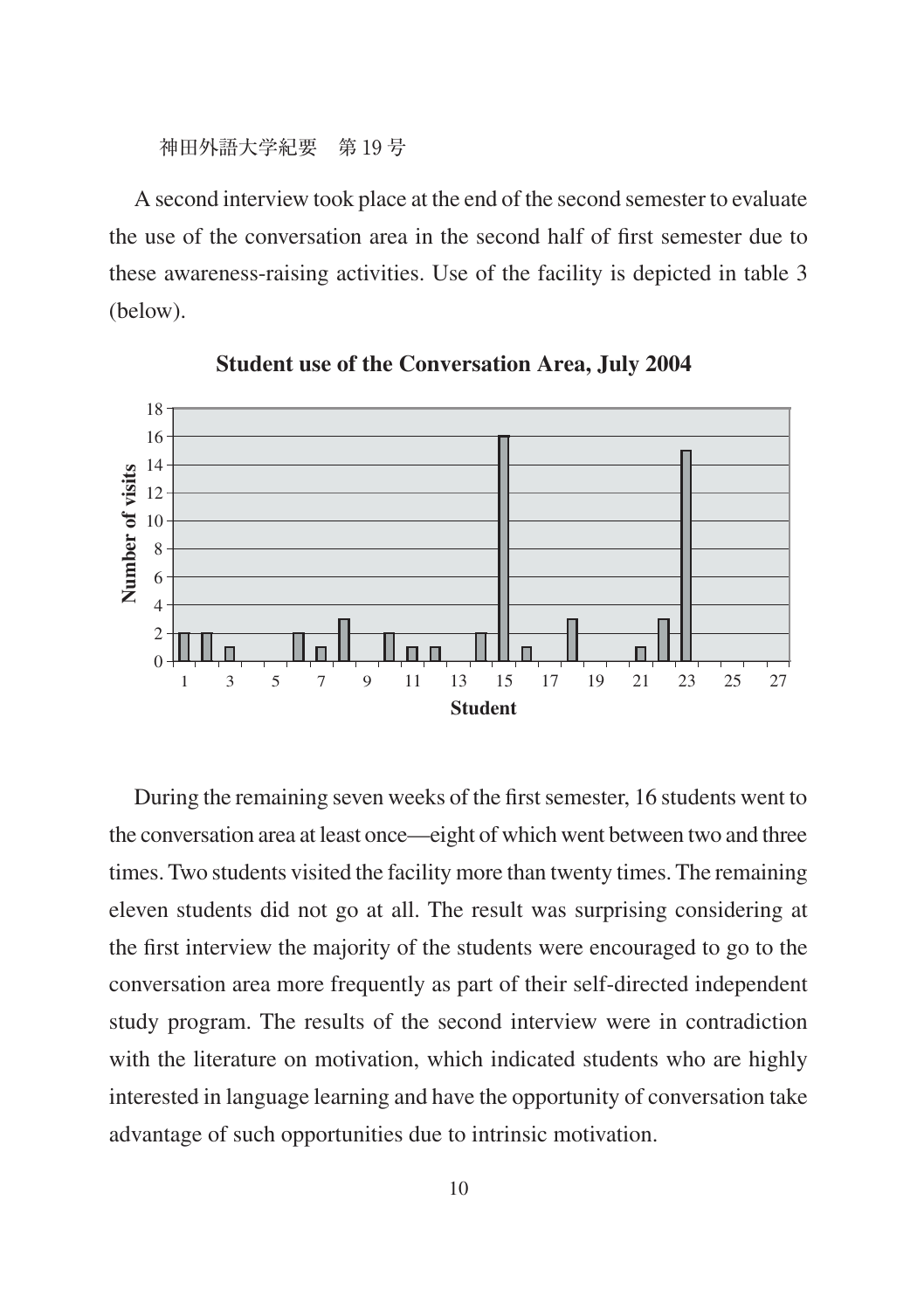Explanation for students not using the conversation area reflected those answers from the first interview. There were 12 comments regarding a lack of confidence with their English ability, 8 comments saying they were too busy, 6 comments saying they were not in a habit of going or had forgotten their plans to use the facility and 10 comments regarding nervousness or shyness about sitting down with other students or teachers they did not know. Two students regularly attended the area with friends from other classes. They both expressed anxiety during the first couple of sessions but stated they felt comfortable soon after. Therefore, apart from the two frequent users, the class in general did not use the conversation area despite a high degree of interest and desire to use this facility indicating high intrinsic motivation.

According to second language learning research, motivation is just one aspect that affects second language learning. Studies on Japanese students have shown factors including personality and anxiety affect the degree of influence other factors have on language learning (Norris-Holt 2001). The class used as participants in this study was a bottom-tiered class, placing them in the bottom 25% of freshman students according to a proficiency test administered at entrance. Lower ability in terms of language achievement is often predicative of high anxiety in the situation of using language around more capable peers. Likewise "anxiety arising out of poor performance, communication comprehension, test and fear of negative evaluation is likely to have a deliberating effect on L2 learning" (Ellis 1994: 523). Because the factor of anxiety was directly interfering with the class's use of the conversation area as shown in the interviews, new measures needed to be undertaken to trigger other motivation types.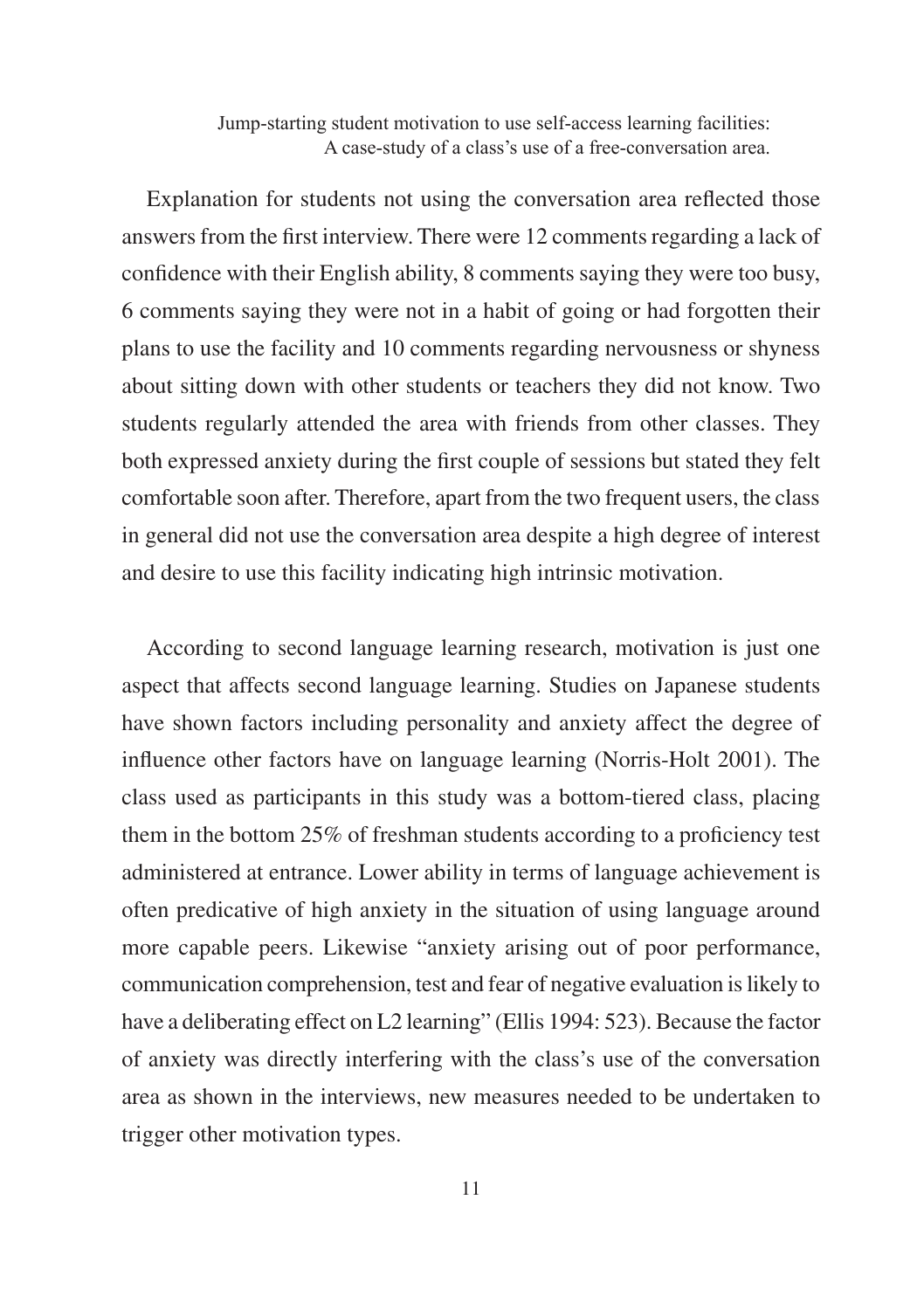Having had unsuccessful results from intrinsically motivated and negatively motivated activities, in the second semester the class explored extrinsic motivation and instrumental motivation to encourage more use of the conversation area. While many researchers argue that intrinsic motivation has the largest effect on language acquisition (see Dickinson 1995 for discussion), Dornyei (1990: 62), a prominent researcher in the field of motivation, showed that instrumental motives significantly contribute to motivation in EFL contexts, and can involve a number of extrinsic motives. She also argues that instrumental motives most effectively promote learning up to the intermediate level, but to go beyond this level the learner must be integratively (intrinsically) motivated. Ellis (1994: 513) describes instrumental motivation as the carrot and the stick hypothesis, which "sees external incentives and influences as determinants of learner's motivational strength". This analogy seemed fit for the current situation when it became apparent that a "carrot" was needed to coax these pre-intermediate level students into the conversation area to encourage them to continue using it until their anxiety lessened. The "carrot", therefore, came in the form of a speaking diary that would replace the previous semester's written diary and would be worth credit towards their 1st year basic English proficiency course grade. Students were able to earn one credit or one percent (maximum of 10 credits) for each visit where they engaged in conversation for at least 15 minutes, although much longer visits were encouraged. Unlike the first activity in the orientation unit, this activity was positively motivated—where students would be rewarded for using the conversation area rather than doing it because of undesirable consequences if they did not (negatively motivated). The students had to keep a log of the names of students involved in each conversation, the topics discussed and a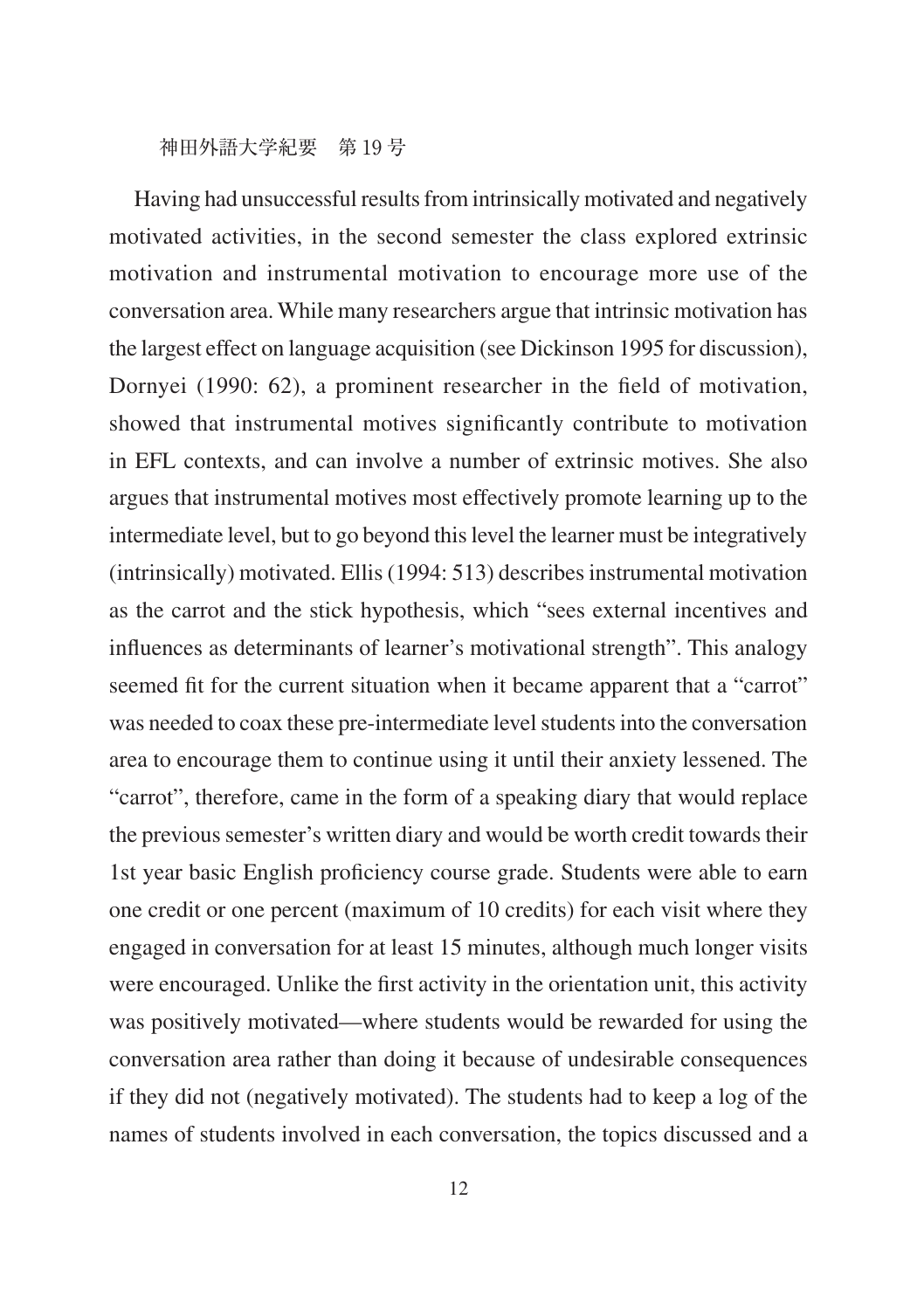self-evaluation of their performance. The students were encouraged to take advantage of the practice area and to go for the first time with a classmate, to lessen feelings of anxiety or a lack of confidence in their English ability. The use of external and instrumental motivation was seen as a way to coax students into the conversation area before allowing their integrative and intrinsic motives to take over

Five weeks into the program, students took part in a third interview to check on their progress. Their use of the facility had changed noticeably with all students having visited it at least once (see Table 4, below).





One student had gone once, five students had gone twice and seven students had gone three to four times (a frequency of about once a week). Five students had gone five to six times and two had gone up to seven times (a little more than once a week). Three students had used the facility nine to eleven times (a frequency of twice a week). Table 5 (below, top) shows the total number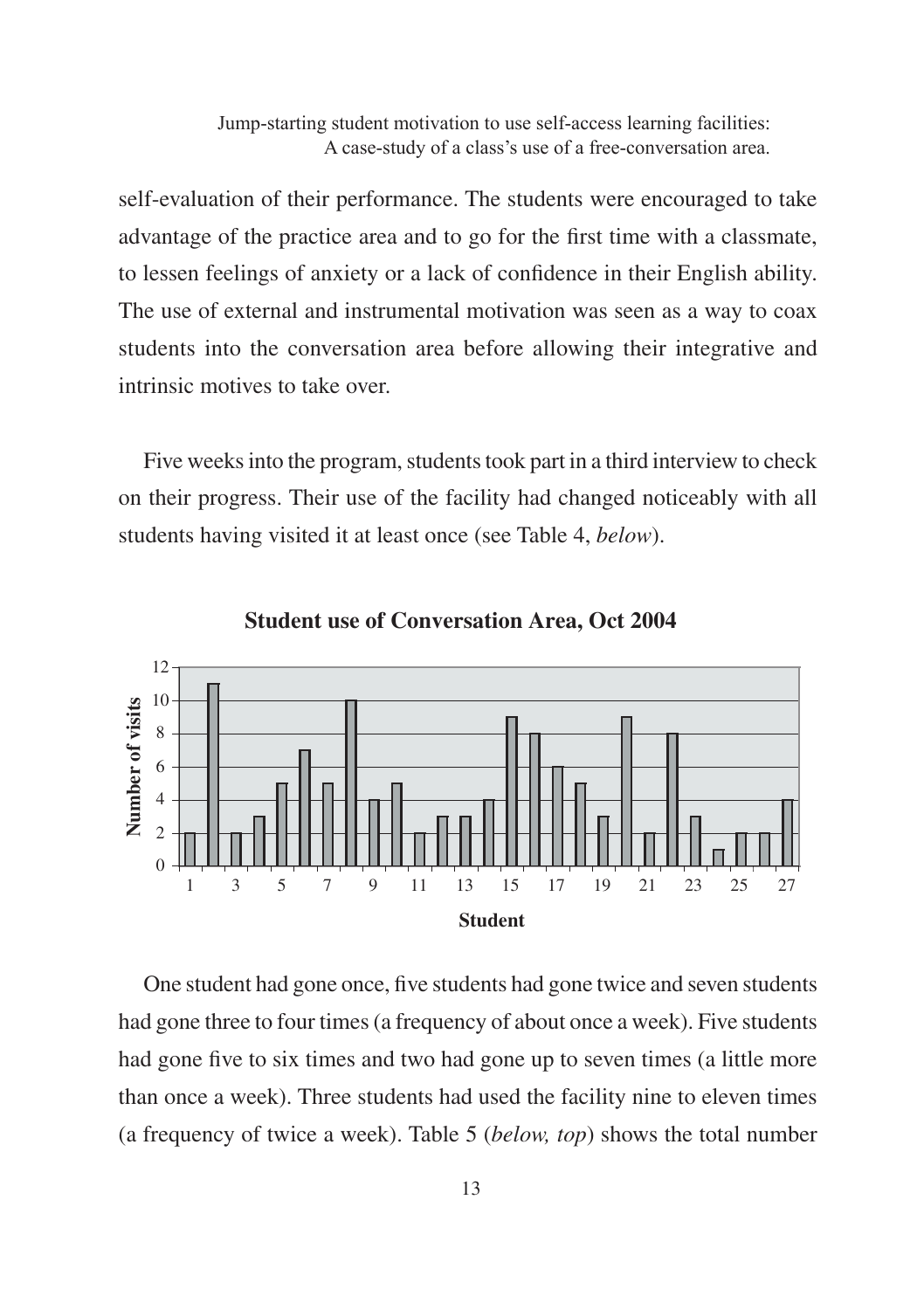of visits to the area after each interview (roughly at 6 week intervals), and Table 6 (below, bottom) shows the same information broken down to visits made by each student.



 $1 = Apr$ -May;  $2 = Jun$ -Jul;  $3 = Sept$ -Oct

# **Total Conversation Area Visits in 2004**



 $1 = Apr$ -May;  $2 = Jun$ -Jul;  $3 = Sept$ -Oct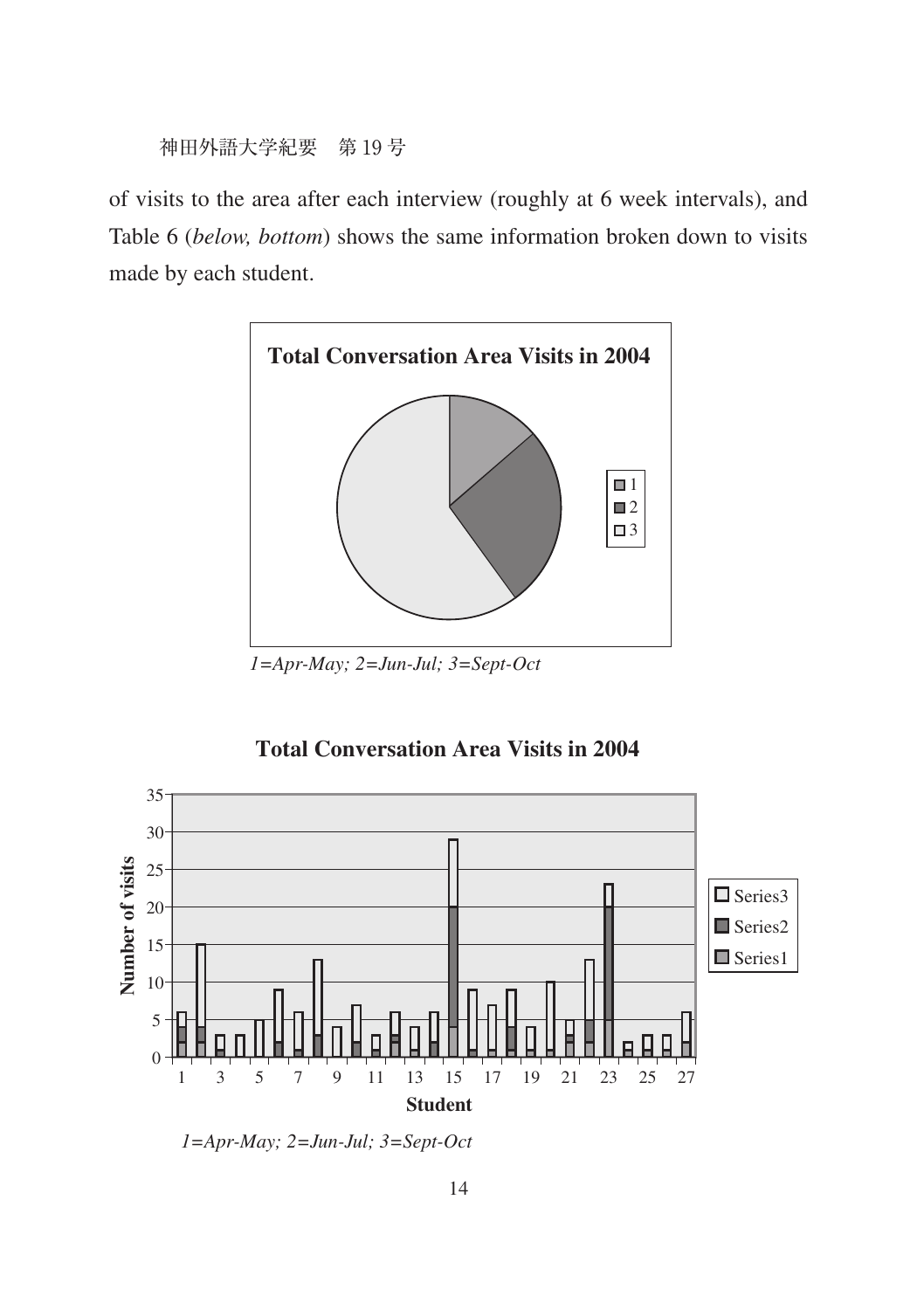These results indicate total student visits to the conversation area increased dramatically after the introduction of the speaking diary and that this finding held true for 25 out of 27 students. The forth interview, therefore, revealed a dramatic increase in visits made by the students to the conversation area.

Comments from the interviews revealed students were very interested in continuing to use the free conversation facility. Comments also indicated students understood the worth of doing the speaking activity despite a high level anxiety over the task. All but one student said they would use the facility in the future. 23 students said they enjoyed using the conversation area and found the speaking activity to be useful. 16 students still admitted nervousness over using the facility, while ten expressed that while they had some anxiety over their ability or their shyness on their first few visits they were no longer anxious about using it. Some of the reasons expressed by students over the use of the conversation area are listed below (the number of students who mentioned this reason in their interviews is shown inside the parentheses).

| <b>Improving English ability</b><br>• Can improve my English (7)<br>• Learn vocabulary (2)<br>• Learn many things $(1)$<br>$\bullet$ Teachers are helpful (2)<br>• To speak English well (5) | <b>Practicing English</b><br>• Practice English $(5)$<br>$\bullet$ Brush up on English (4)<br>• Can speak with native speaker (8)<br>• Good opportunity to use English (6) |
|----------------------------------------------------------------------------------------------------------------------------------------------------------------------------------------------|----------------------------------------------------------------------------------------------------------------------------------------------------------------------------|
| <b>Change attitude/thinking</b>                                                                                                                                                              | <b>Social</b>                                                                                                                                                              |
| • Get positive attitude to learning (1)                                                                                                                                                      | • Can talk with teachers (find out)                                                                                                                                        |
| • Forces me to speak English (3)                                                                                                                                                             | about them and their opinions) (4)                                                                                                                                         |
| • To get used to speaking English (2)                                                                                                                                                        | • Can talk with friends (inc. listening to                                                                                                                                 |
| • Makes me remember English is hard $(2)$                                                                                                                                                    | their opinions) $(7)$                                                                                                                                                      |
| • To get me into the habit of going/to                                                                                                                                                       | • Can use English for conversation (2)                                                                                                                                     |
| make me a more active learner (2)                                                                                                                                                            | • Enjoyable/Interesting (7)                                                                                                                                                |
| $\bullet$ Increase my confidence $(1)$                                                                                                                                                       | • Relaxing environment/easily accessible (3)                                                                                                                               |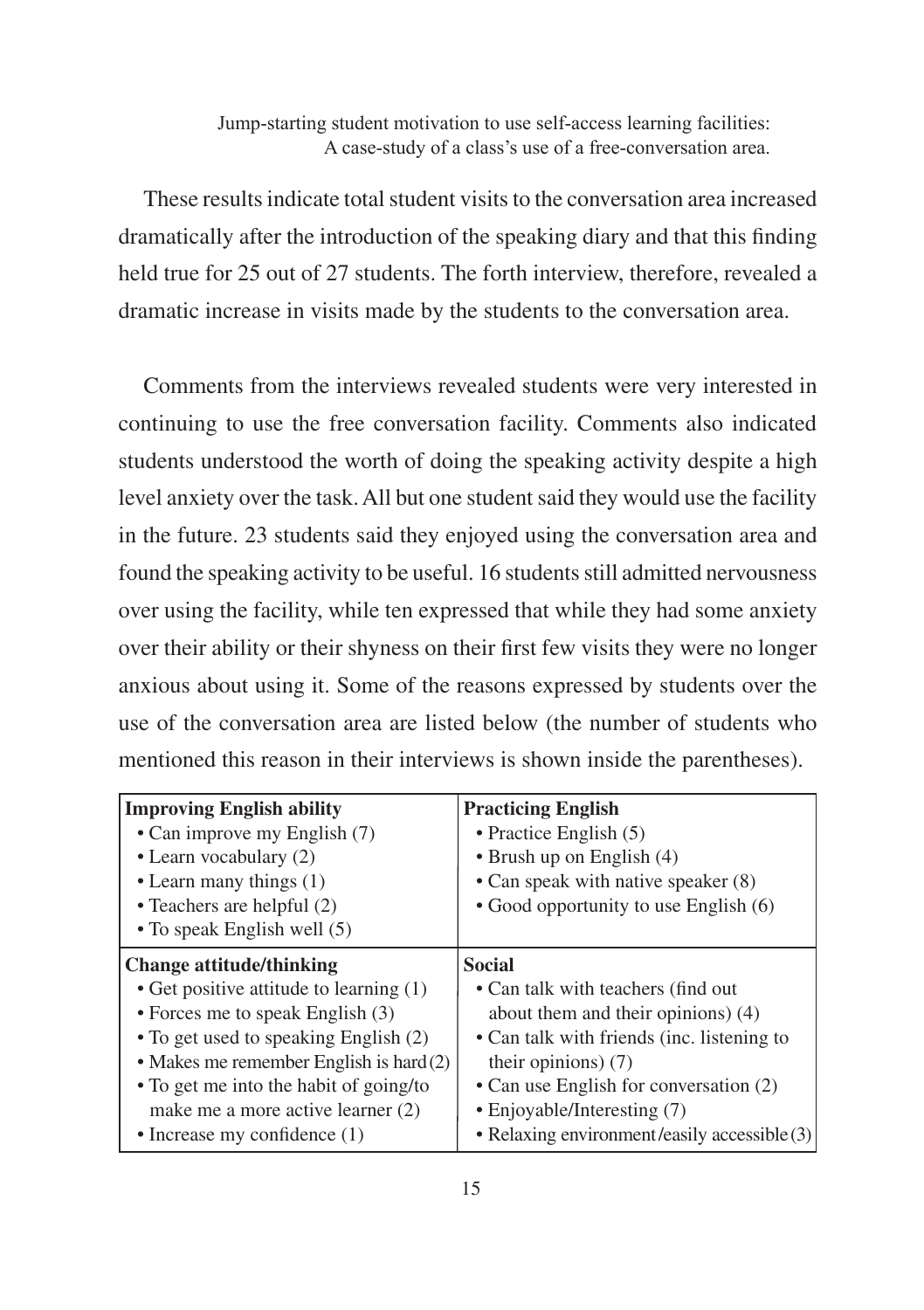Such a wide range of comments on the benefits of using the facility, therefore, indicate that even though there still was a high incidence of anxiety, this was far outweighed by the positive feedback on student use of the conversation area.

The results from the third interview, therefore, indicated that students of a pre-intermediate level, who are anxious about using the conversation area, could be encouraged to use it with extrinsically motivated activities. It also suggests that, once using it, motivation to continue using it may have also been sparked.

# **4. Conclusion and recommendations for further research**

Results from the literature review and data analysis indicated that the university is well established to cater for intrinsically motivated students wishing to engage in conversation. However, while intrinsic motivation is high at this university as evident from students' desire to use the conversation area, other factors such as personality and anxiety reacted against the desire to take advantage of this facility. It is also evident that at the beginning of the year, negatively motivated activities requiring students to use the area as part of their class studies, caused anxiety in the majority of students in the class and did not encourage its use after the completion of these activities. Students did, however, understand the worth of the activity. The results of the second interview indicated that even though students wanted to use the conversation area, they did not take advantage of it for a number of different reasons, including a lack of confidence in ability, shyness and a lack of free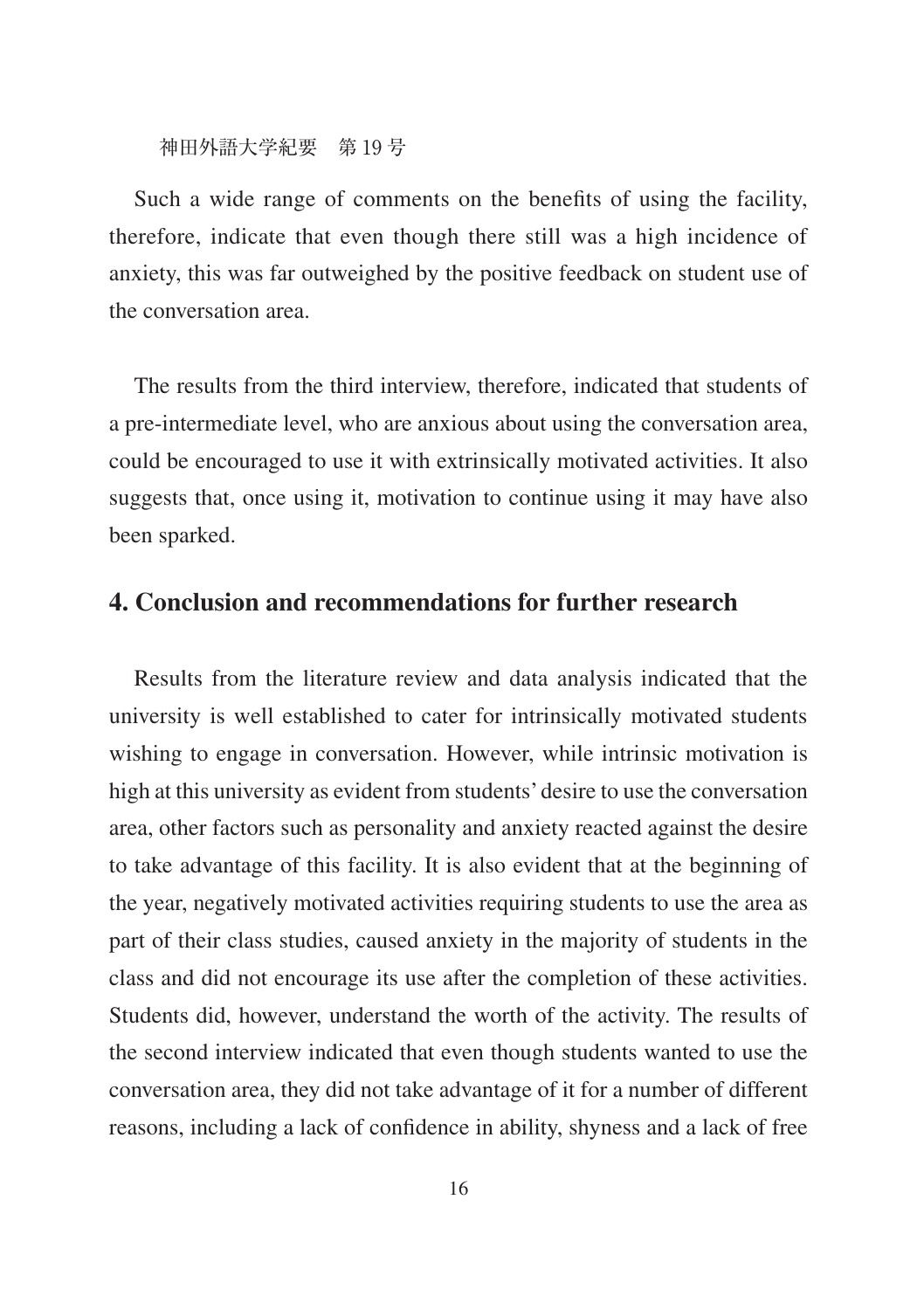time. The third interview indicated an extrinsically or instrumentally motivated activity was useful in finally promoting the facility's use. This is supported by literature that suggests extrinsically motivated activities (carrot on the stick activities) are more effective in pre-intermediate level EFL settings. Whether motivation to continue to use the conversation continues after the completion of the speaking diary activity is an area of further research into this field, but it is certain that such an activity is effective in coaxing students into using such facilities and in helping them to confront their anxieties.